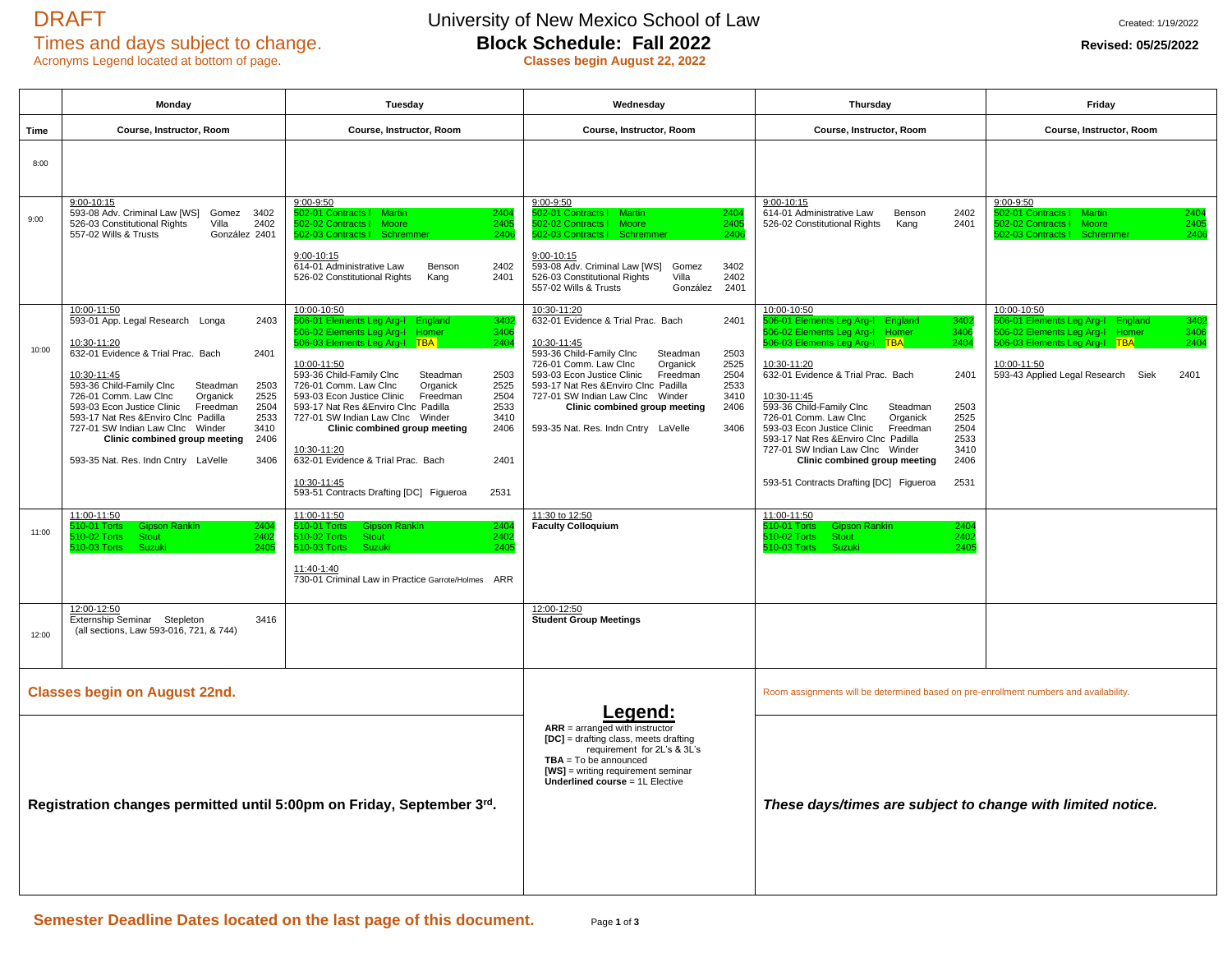## Acronyms Legend located at bottom of page. **Classes begin August 22, 2022**

## DRAFT University of New Mexico School of Law Created: 1/19/2022<br>Times and days subject to change. **Block Schedule: Fall 2022** Revised: 05/25/2022 Times and days subject to change. **Block Schedule: Fall 2022 Revised: 05/25/2022 Revised: 05/25/2022**

|      | Monday                                                                                                                                                                                                                                                                                                                                                                                   | Tuesday                                                                                                                                                                                                                                                                                                                                                              | Wednesday                                                                                                                                                                                                                                                                                                                                                                           | <b>Thursday</b>                                                                                                                                                                                                                                                                                                                                                                                                             | Friday                                                                                                                                                                                                                                                                                                                                                                                                                                      |
|------|------------------------------------------------------------------------------------------------------------------------------------------------------------------------------------------------------------------------------------------------------------------------------------------------------------------------------------------------------------------------------------------|----------------------------------------------------------------------------------------------------------------------------------------------------------------------------------------------------------------------------------------------------------------------------------------------------------------------------------------------------------------------|-------------------------------------------------------------------------------------------------------------------------------------------------------------------------------------------------------------------------------------------------------------------------------------------------------------------------------------------------------------------------------------|-----------------------------------------------------------------------------------------------------------------------------------------------------------------------------------------------------------------------------------------------------------------------------------------------------------------------------------------------------------------------------------------------------------------------------|---------------------------------------------------------------------------------------------------------------------------------------------------------------------------------------------------------------------------------------------------------------------------------------------------------------------------------------------------------------------------------------------------------------------------------------------|
| Time | Course, Instructor, Room                                                                                                                                                                                                                                                                                                                                                                 | Course, Instructor, Room                                                                                                                                                                                                                                                                                                                                             | Course, Instructor, Room                                                                                                                                                                                                                                                                                                                                                            | Course, Instructor, Room                                                                                                                                                                                                                                                                                                                                                                                                    | Course, Instructor, Room                                                                                                                                                                                                                                                                                                                                                                                                                    |
| 1:00 | $1:00 - 2:15$<br>2402<br>504-01 Criminal Law<br>Ahraniani<br>2405<br>504-02 Criminal Law<br>England<br>504-03 Criminal Law<br>240<br>Gomez<br>750-01 Ethics<br>Gonzales-Zamora<br>2401<br>608-01 Property II<br>Elia<br>2404                                                                                                                                                             | $1:00 - 2:15$<br>606-01 Civil Procedure II Gonzales-Zamora<br>2402<br>552-01 Federal Jurisdiction Villa<br>2404<br>1:00-2:50<br>593-05 Applied Leg Research<br>2401<br>Laws<br>593-09 Public Edu & Constitution Ahranjani<br>3211                                                                                                                                    | $1:00 - 2:15$<br>504-01 Criminal Law<br>Ahraniani<br>2402<br>240<br>504-02 Criminal Law<br>England<br>604-03 Criminal Law<br>2406<br>Gomez<br>750-01 Ethics<br>Gonzales-Zamora<br>2401<br>608-01 Property II<br>Elia<br>2404                                                                                                                                                        | $1:00 - 2:15$<br>606-01 Civil Procedure II<br>Gonzales-Zamora 2402<br>552-01 Federal Jurisdiction Villa<br>2404<br>$1:00 - 2:50$<br>710-01 Pre-Trial Practice [DC]<br>Davis<br>2503                                                                                                                                                                                                                                         | $1:00 - 1:50$<br>06-04 Elements Leg Arg-l Homer<br>2405<br>606-05 Elements Leg Arg-I TBA<br>3406<br>506-06 Elements Leg Arg-I Stout<br>2403<br>1:30-4:30<br>550-01 Mediation Weems/Bell<br>3416<br>(2 weekends-FSU: see details below)<br>1:00-6:00<br>593-38 Taking & Defending Depos Scholl 3416<br>(2 weekends-FSU: see details below)<br>2:00-5:00<br>593-37 Prisoners' Rights Moskowitz<br>3416<br>(2 weekends-FSU: see details below) |
| 2:00 | 2:30-3:45<br>520-01 Business Assoc. I<br>2401<br>Figueroa<br>580-01 Environmental Law Pacyniak<br>2403<br>628-01 Law Indig. Peoples [WS] Racehorse 3402<br>593-06 Lab<br><b>Mathewson</b><br>3406<br>93-07 Lab<br><b>Gipson Rankin</b><br>2404<br>93-10 Lab<br><b>Martinez</b><br>2405<br>93-20 Lab<br>Henderson<br>240<br>93-23 Lab<br><b>TBA</b><br>240<br>593-28 Lab<br>3416<br>Sleas | 2:30-3:20<br>506-04 Elements Leg Arg-I<br>2405<br>Homer<br><b>TBA</b><br>3406<br>506-05 Elements Leg Arg-I<br>2403<br>506-06 Elements Leg Arg-I<br>Stout<br>2:30-3:45<br>526-01 Constitutional Rights<br>2402<br>Kang<br>593-52 Consumer Law [WS]<br>Martin<br>3402<br>691-01 Intellectual Property<br>González<br>2406<br>505-01 International Law<br>Moore<br>3416 | 2:30-3:45<br>520-01 Business Assoc. I<br>Figueroa<br>2401<br>580-01 Environmental Law Pacyniak<br>2403<br>628-01 Law Indig. Peoples [WS] Racehorse 3402<br>3406<br>593-06 Lab<br>Mathewson<br>593-07 Lab<br><b>Gipson Rankin</b><br>240<br>593-10 Lab<br><b>Martinez</b><br>2405<br>593-20 Lab<br>240<br>Henderson<br><b>TBA</b><br>93-23 Lab<br>240<br>93-28 Lab<br>3416<br>Slease | 2:30-3:20<br>506-04 Elements Leg Arg-I Homer<br>2405<br>506-05 Elements Leg Arg-I TBA<br>3406<br>606-06 Elements Leg Arg-I Stour<br>2403<br>2:30-3:45<br>526-01 Constitutional Rights<br>2402<br>Kang<br>593-52 Consumer Law [WS]<br>Martin<br>3402<br>691-01 Intellectual Property<br>González<br>2406<br>505-01 International Law<br>Moore<br>3416<br><u>2:30-4:20</u><br>593-31 Indian Law App Advcy [DC] Racehorse 2531 | 2:00-5:00<br><b>Faculty Meetings</b><br>2401<br>(Meets every 3 <sup>rd</sup> Friday of the month.)                                                                                                                                                                                                                                                                                                                                          |
| 3:00 | $3:00 - 5:00$<br>593-24 Fed Defense Practcm Fernandez/ 2531<br>Morris                                                                                                                                                                                                                                                                                                                    |                                                                                                                                                                                                                                                                                                                                                                      |                                                                                                                                                                                                                                                                                                                                                                                     | 2:30-5:20<br>544-01 Oil & Gas [WS] Schremmer<br>2504                                                                                                                                                                                                                                                                                                                                                                        |                                                                                                                                                                                                                                                                                                                                                                                                                                             |
| 4:00 | 4:00-5:15<br>593-32 Race & the Law [WS]<br>2403<br>Harpalani<br>593-13 Antitrust<br>Goldberg<br>3402<br>547-01 Water Law<br>Benson<br>3416                                                                                                                                                                                                                                               | 4:00-7:00<br>593-45 Children & the Law Spulak/Fleishman 2403<br>4:15-6:05<br>560-01 Intro U.S. Law<br>Desiderio<br>3211<br>(MSL students only)<br>4:30-5:45<br>2402<br>667-01 Immigration<br>Kitson<br>4:30-6:15<br>524-01 Community Property Terry<br>3402<br>4:30-6:20<br>593-21 Enviro Lit Drftg (DC) Ruscavage-Barz 2504                                         | $4:00 - 5:15$<br>593-32 Race & the Law [WS]<br>2403<br>Harpalani<br>593-13 Antitrust<br>Goldberg<br>3402<br>547-01 Water Law<br>3416<br>Benson<br>4:00-6:00<br>593-39 Supreme Crt Dec-Making Schultz<br>2405                                                                                                                                                                        | 4:00-4:50<br>593-29 Bar Strategies Seminar Kaimowitz 3406<br>(3L's only)<br>4:15-6:05<br>560-01 Intro U.S. Law<br>3211<br>Desiderio<br>(MSL students only)<br>4:30-5:45<br>2402<br>667-01 Immigration<br>Kitson<br>4:30-6:20<br>2406<br>593-34 Spanish Lawyers   Torrez/Torrez                                                                                                                                              |                                                                                                                                                                                                                                                                                                                                                                                                                                             |
| 5:00 | $5:00 - 7:00$<br>632-01 *Evidence & Trial Prac. Bach 2404/2525/3410<br>(*students assigned to 1 evening section.)<br>593-27 NM Law Review Seminar [WS]<br>2406<br>Suzuki/Osborn<br>5:30-6:30<br>593-04 Nat. Res. Jnrl-I Schremmer/Akenhead 2403                                                                                                                                          | $5:00 - 6:15$<br>593-42 Adv Legal Writing [DC] Banks<br>3406<br>5:00-7:00<br>632-01 *Evidence & Trial Prac. Bach 2404/2525/3410<br>(1 night per week)                                                                                                                                                                                                                | 5:00-7:00<br>63201 *Evidence & Trial Prac. Bach 2404/2525/3410<br>(1 night per week)                                                                                                                                                                                                                                                                                                | $5:00 - 6:15$<br>593-42 Adv Legal Writing [DC] Banks<br>3406<br>5:00-7:00<br>632-01 *Evidence & Trial Prac. Bach 2404/2525/3410<br>(1 night per week)<br>593-12 Education Law [DC] Adams<br>3402                                                                                                                                                                                                                            |                                                                                                                                                                                                                                                                                                                                                                                                                                             |
|      | Weekend classes $\rightarrow$                                                                                                                                                                                                                                                                                                                                                            | 550-01 Mediation<br>Weems/Bell<br>3416<br>2 weekends-FSU: Oct. 21, 22, 23 &<br>Oct. 28, 29, 30                                                                                                                                                                                                                                                                       | 593-38 Taking & Defending Depos Scholl<br>3416<br>2 weekends-FSU: Sept. 9, 10, 11 &<br>Sept. 23, 24, 25                                                                                                                                                                                                                                                                             | 593-37 Prisoners' Rights<br>3416<br>Moskowitz<br>2 weekends-FSU: Oct. 7, 8, 9 &<br>Nov. 4, 5, 6                                                                                                                                                                                                                                                                                                                             | $\leftarrow$ Weekend classes                                                                                                                                                                                                                                                                                                                                                                                                                |
|      | <b>Classes begin on August 22nd.</b>                                                                                                                                                                                                                                                                                                                                                     |                                                                                                                                                                                                                                                                                                                                                                      |                                                                                                                                                                                                                                                                                                                                                                                     | <b>Legend:</b><br>Room assignments will be determined based on pre-enrollment numbers and availability.                                                                                                                                                                                                                                                                                                                     |                                                                                                                                                                                                                                                                                                                                                                                                                                             |
|      | Registration changes permitted until 5:00pm on Friday, September 2 <sup>nd</sup> .                                                                                                                                                                                                                                                                                                       |                                                                                                                                                                                                                                                                                                                                                                      | $ARR = arranged$ with instructor<br>[DC] = drafting class, meets drafting<br>requirement for 2L's & 3L's<br>$TBA = To be announced$<br>$[WS]$ = writing requirement seminar<br><b>Underlined course</b> $= 1L$ Elective                                                                                                                                                             | These days/times are subject to change with limited notice.                                                                                                                                                                                                                                                                                                                                                                 |                                                                                                                                                                                                                                                                                                                                                                                                                                             |